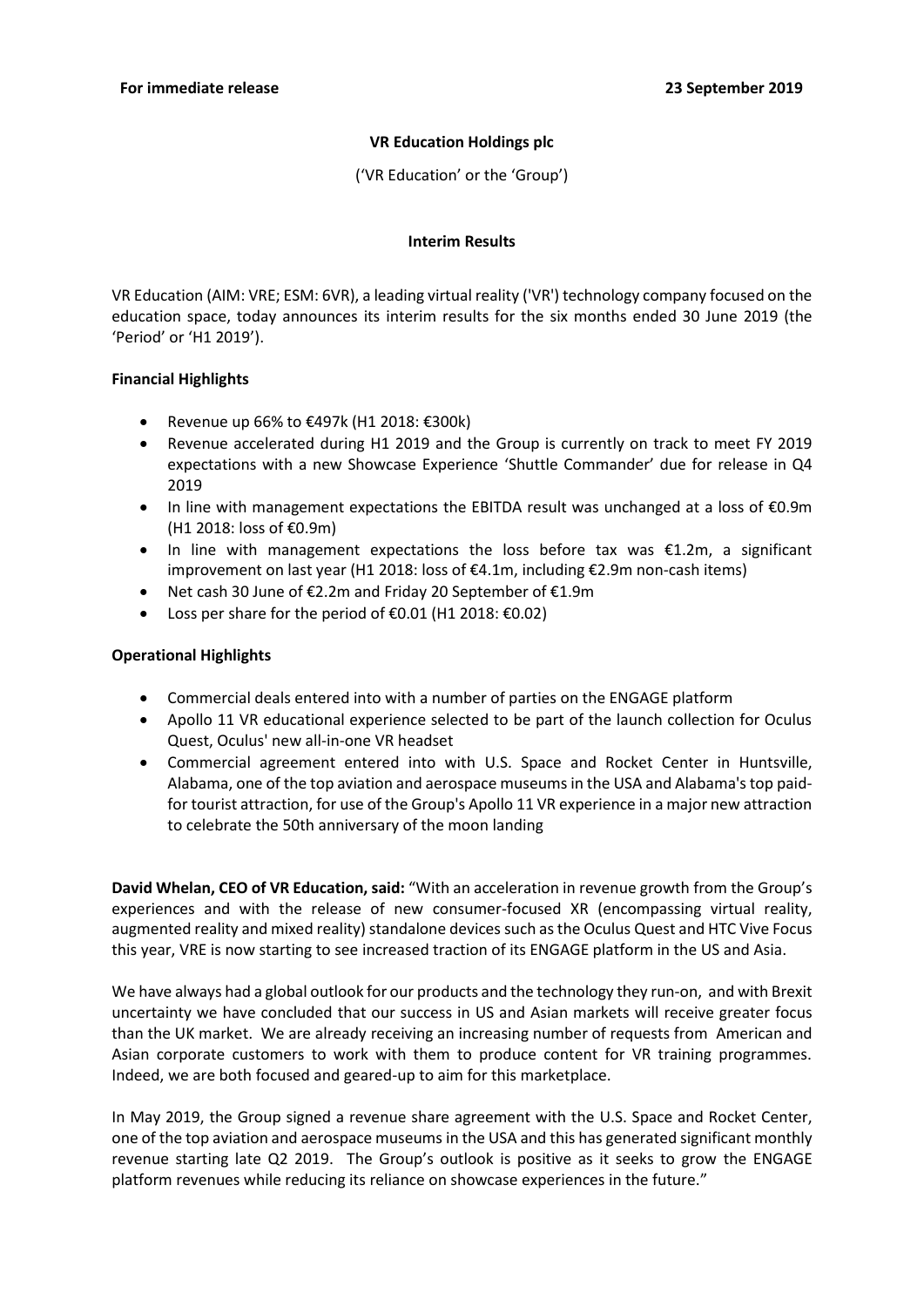#### **Investor and Analyst Meeting**

A meeting for analysts will be held at 11.00 a.m. today at the offices of Buchanan, 107 Cheapside, London EC2V 6DN. A copy of the Interim Results presentation is available at the Company's website, [http://www.vreducationholdings.com](http://www.vreducationholdings.com/)

An audio webcast of the analysts' meeting will be available later today: <https://webcasting.buchanan.uk.com/broadcast/5d7f44131e79456d8fcc52bb>

*This announcement contains inside information for the purposes of Article 7 of EU Regulation 596/2014.*

**- Ends -**

**For further information, please contact:**

| <b>VR Education Holdings plc</b><br>David Whelan, CEO<br>Sandra Whelan, COO                              | Tel: +353 87 665 6708<br>contact@vreducationholdings.com |
|----------------------------------------------------------------------------------------------------------|----------------------------------------------------------|
| <b>Cairn Financial Advisers LLP (Nominated Adviser)</b><br>James Caithie / Liam Murray / Ludo Lazzaretti | Tel: +44 (0) 20 7213 0880                                |
| <b>Shore Capital (Joint Broker)</b><br>Andy Crossley / Richard Johnson                                   | Tel: +44 (0) 20 7408 4090                                |
| Davy (Joint Broker & Euronext Growth Advisor)<br>Fergal Meegan / Ronan Veale / Barry Murphy              | Tel: +353 1 679 6363                                     |
| <b>Buchanan (UK Financial PR)</b><br>Henry Harrison-Topham / Chris Lane / Tilly Abraham                  | Tel: +44 (0)20 7466 5000<br>VRE@buchanan.uk.com          |

#### **Notes to Editors**

VR Education, together with its wholly owned subsidiary, is an early stage VR software and technology group based in Waterford, Ireland, dedicated to transforming the delivery methods of education and corporate training by utilising VR technologies to deliver fully immersive virtual learning experiences. The Group's core focus is the development and commercialisation of its online virtual social learning and presentation platform called ENGAGE, which provides a platform for creating, sharing and delivering proprietary and third-party VR content for educational and corporate training purposes.

In addition to the ongoing development of the ENGAGE platform, the Group has also built two downloadable showcase VR experiences, being the award-winning Apollo 11 VR experience and the Titanic VR experience.

On 12 March 2018, VR Education listed on the AIM market of the London Stock Exchange and on the Enterprise Securities Market, a market regulated by Euronext Dublin. For further information, please visi[t www.vreducationholdings.com.](http://www.vreducationholdings.com/)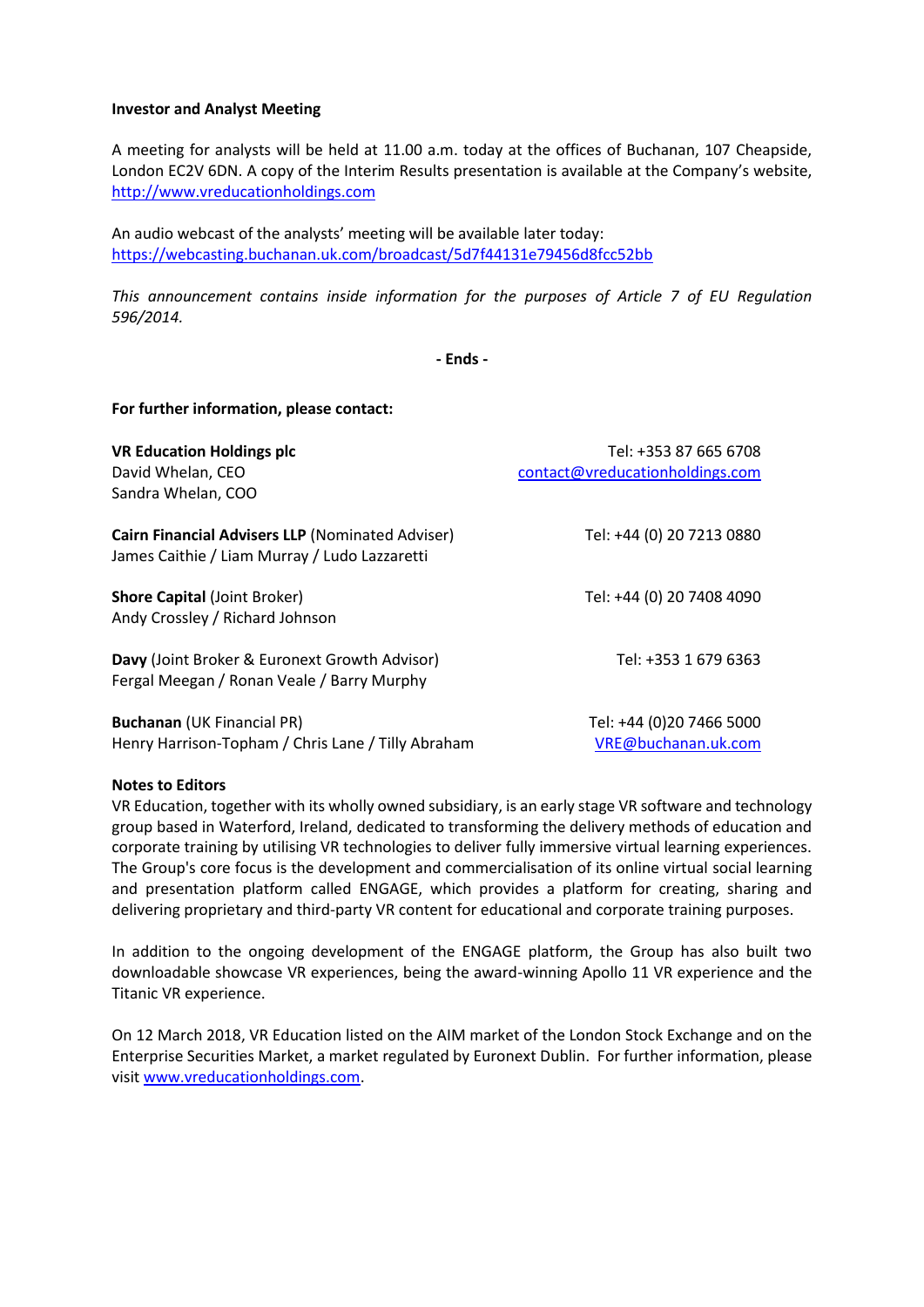## **Chief Executive's Review**

I am pleased to report VR Education's interim results for the six-month period ended 30 June 2019 (the 'Period' or 'H1 2019').

H1 2019 has been a period of steady growth, progress and learning. H1 2019 revenues increased by 66% to €497k, largely driven by the ongoing success of the Group's previously released showcase experiences such as Apollo 11 VR and Titanic VR, which have sold well on a range of different platforms.

The increasing demand for the Group's showcase experiences is in line with the steady increase in adoption rates of VR, AR (augmented reality) and XR (cross reality) technologies as they become more mainstream. Apollo 11 VR was selected as a launch title on the Oculus Quest headset and demand for the title has been in line with expectations. HTC, the manufacturer of the Vive Focus standalone headset which is focused on the education and enterprise markets, continues to increase its presence in the EU and Asia.

# **ENGAGE**

ENGAGE continues to grow and develop and, in June 2019, the Group completed the development of the stand-alone version of the platform for the Oculus Quest, which is now available to download via the Group's website. The Group is now completing work on delivering ENGAGE on HTC's standalone headset, the Vive Focus, which is focused on the education and enterprise markets, and continues to work closely with HTC as it increases its presence in the EU and Asian markets, to work together to deliver competitive and compelling offerings.

The commercialisation of ENGAGE has started with the signing of its first commercial clients since its release during the Christmas period in 2018, including an agreement with D'Carrick Co. Ltd. in South Korea in May 2019. In the current climate, however, the UK market spending on new technology in the education and training sectors has significantly reduced and, accordingly, the Group has moved its UK business development and marketing presence to refocus its efforts on the US and Asian markets, where there is early traction with the adoption of the ENGAGE platform. The Group will maintain a reduced UK business development department to ensure that it remains well placed for when demand increases in the UK market. This refocusing has resulted in a small shortfall in early revenue for the platform, however the Group is confident that it can make up this shortfall with commercial deals during the second half of the year. Progress is accelerating at present with much of this new interest coming from the release of the Quest version and a closer working relationship with HTC.

## **Showcase experiences**

In May 2019 the Group announced the signing of a commercial agreement with the US Rocket and Space Center in Huntsville, Alabama, to display its Apollo 11 VR showcase as an add-on experience to visitors at the centre. Since its installation this showcase has been well received with solid ticket sales of which the Group receives a significant proportion of the revenue generated. The Group believes that this type of commercial agreement can be replicated elsewhere, and it continues to have ongoing discussions with a number of other large museums and institutions about its software library.

VRE anticipates that in Q4 2019 it will release this year's large VR showcase experience called 'Shuttle Commander', which will be made available initially on PlayStation's VR headset, a platform with a user base of more than 4.2 million users. PlayStation's VR headset has by far the largest addressable market for such VR experiences and its store has been where a significant proportion of the Group's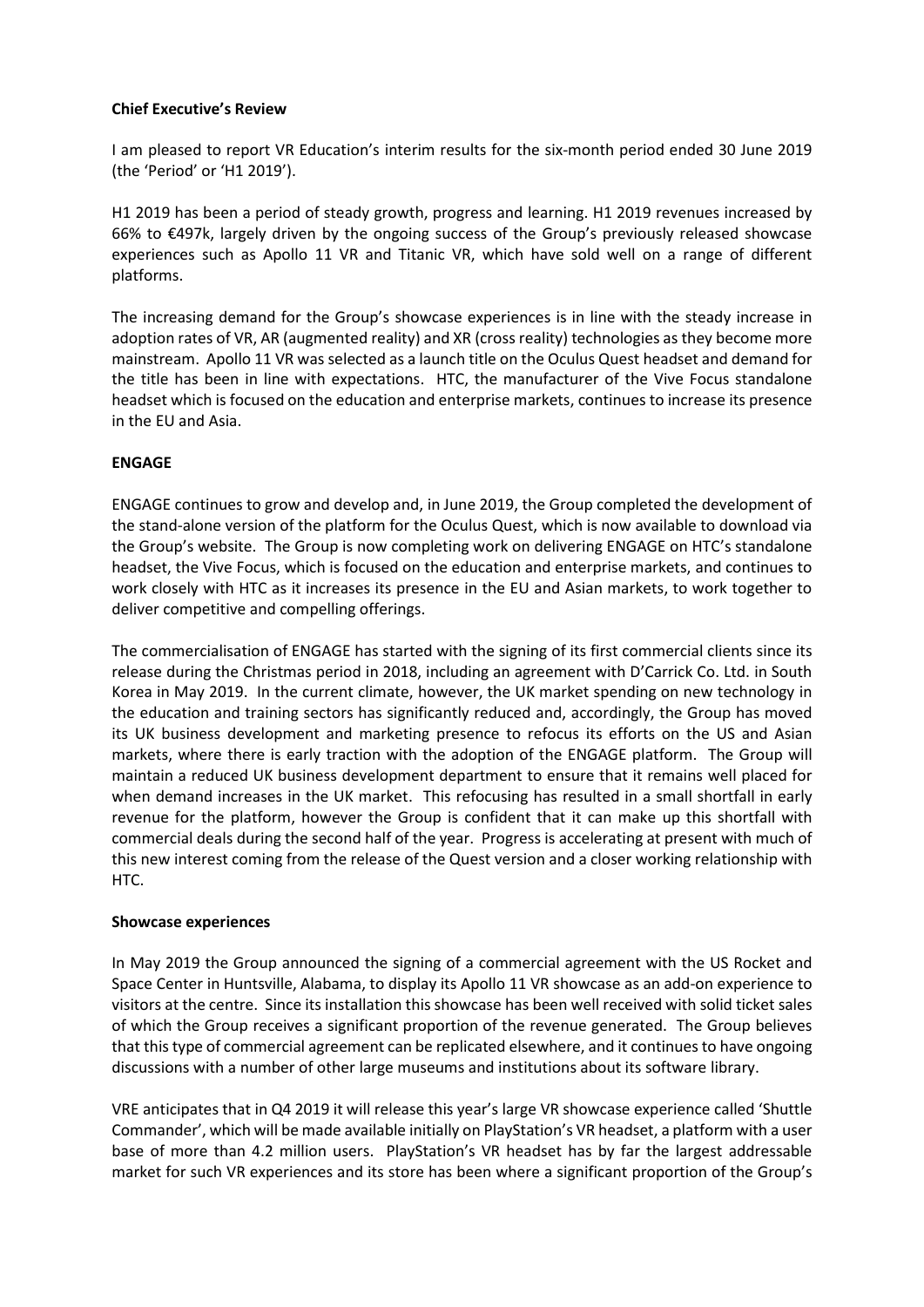revenues to date have been generated. The Group's existing VR showcase experiences, Apollo 11 VR and Titanic VR, performed well on this platform generating significant revenues in the first quarter of their initial releases on PlayStation and the Board expects 'Shuttle Commander' to appeal to the same demographic.

'Shuttle Commander' will allow users to take part in the Hubble Space Telescope missions first hand with accurate recreations of the space missions, shuttle cockpit and Hubble Space Telescope. Users will get to join the crew on the space shuttle missions and assist in the deployment and servicing of the Hubble Space Telescope. They will also get to experience how this remarkable apparatus changed our understanding of the universe around us through science visualisation segments, based on actual data discovered by the Hubble Space Telescope over the past three decades. Additionally, users will get to fly the space shuttle in an accurate physics-based landing simulation and take control of the Canada Arm in space as they witness the Earth pass below during a full day/night cycle.

## **Current trading and outlook**

It is pleasing to see that the Group's showcase experiences continue to generate revenues which are significantly increased on H1 2018. In addition, the Group's commercialisation of its ENGAGE platform is also gaining momentum, mainly in the US and Asian markets. While the Group has had a challenging time in the UK, it has taken decisive steps to resolve this matter and push forward its goal of widespread adoption of VR technologies for education and training. It is early days for this new medium, however VRE is well-placed with a compelling software offering for those who wish to push the boundaries of learning and personal development.

We believe 2020 is poised for substantial growth in the VR market with new hardware manufacturers coming into this space. We are receiving an increasing number of requests from potential corporate customers to work with them to produce content for VR training programmes. The Group continues to work tirelessly to address these new opportunities and aims to lead the way during 2020 and beyond.

**David Whelan Chief Executive Officer** 23 September 2019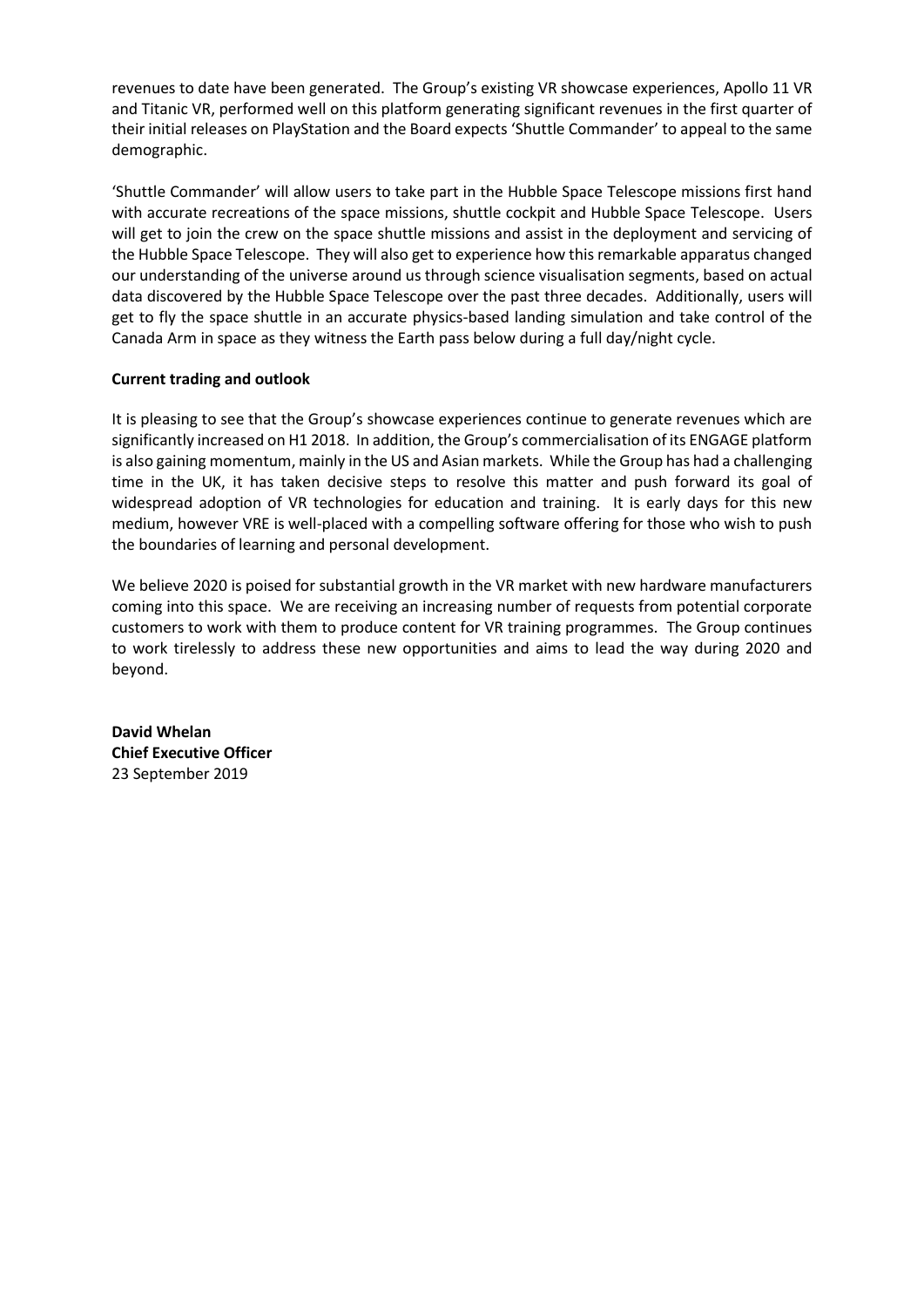#### **Financial Review**

Revenue for the half year is up 66% on the prior half year to €497k (H1 2018: €300k), driven by the continued success of the Apollo 11 VR and Titanic VR experiences, revenue from commercial agreements entered into on the ENGAGE platform and early stage revenue from the commercial agreement entered into with the US Space and Rocket Center.

EBITDA loss was €0.9m comparable to the prior year period (H1 2018: loss of €0.9m). The primary cost driver for the EBITDA loss is salary and associated costs, currently approximately €0.2m per month.

Loss before tax was €1.2m, in line with management expectations, compared to a loss in the prior year of €4.1m which was driven by the inclusion of a non-cash fair value loss arising on derivative financial liabilities of €2.6m and extinguishment costs of €0.3m.

Operating cashflows after  $\epsilon$ 0.5m of capex were a net outflow of  $\epsilon$ 1.2m for the period. The current cash burn rate, net of revenue received, is approximately €0.2m per month.

At 30 June 2019, the Group had a strong cash position with net cash of €2.2m. The Group's cash position as at 20 September 2019 stood at €1.9m.

**Séamus Larrissey Chief Financial Officer** 23 September 2019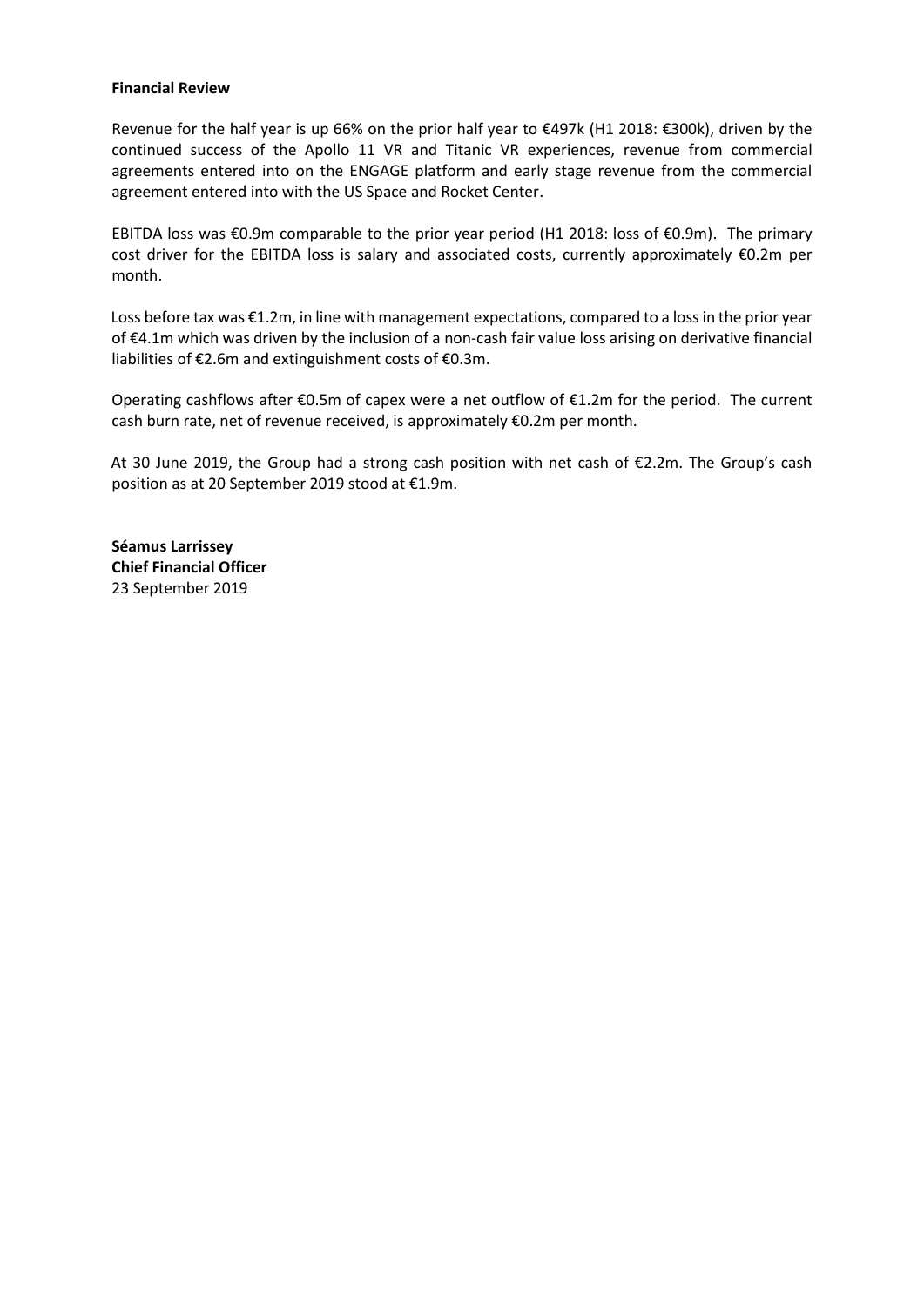# **Consolidated Statement of Comprehensive Income For the six months ended 30 June 2019**

|                                                 |             | <b>Unaudited</b><br>Six months | Unaudited<br>Six months |
|-------------------------------------------------|-------------|--------------------------------|-------------------------|
|                                                 |             | ended                          | ended                   |
|                                                 | <b>Note</b> | 30 June 2019                   | 30 June 2018            |
|                                                 |             | €                              | €                       |
| <b>Continuing Operations</b>                    |             |                                |                         |
| Revenue                                         |             | 497,362                        | 300,110                 |
| Cost of Sales                                   |             | (217, 699)                     | (95, 749)               |
| <b>Gross Profit</b>                             |             | 279,663                        | 204,361                 |
| <b>Administrative Expenses</b>                  |             | (1,448,633)                    | (1,400,165)             |
| <b>Operating Loss</b>                           |             | (1, 168, 970)                  | (1, 195, 804)           |
| Fair value (loss) / gain arising on derivatives |             |                                |                         |
| financial liabilities                           |             |                                | (2,638,063)             |
| <b>Extinguishment Costs</b>                     |             |                                | (267, 971)              |
| <b>Finance Costs</b>                            |             | (3, 597)                       | (29,086)                |
| Loss before Income Tax                          |             | (1, 172, 567)                  | (4, 130, 924)           |
| <b>Income Tax Credit</b>                        |             |                                |                         |
| Loss for the Year from continuing operations    |             | (1, 172, 567)                  | (4, 130, 924)           |
| Loss per share                                  |             |                                |                         |
| Basic from continuing operations                | 4           | (0.01)                         | (0.02)                  |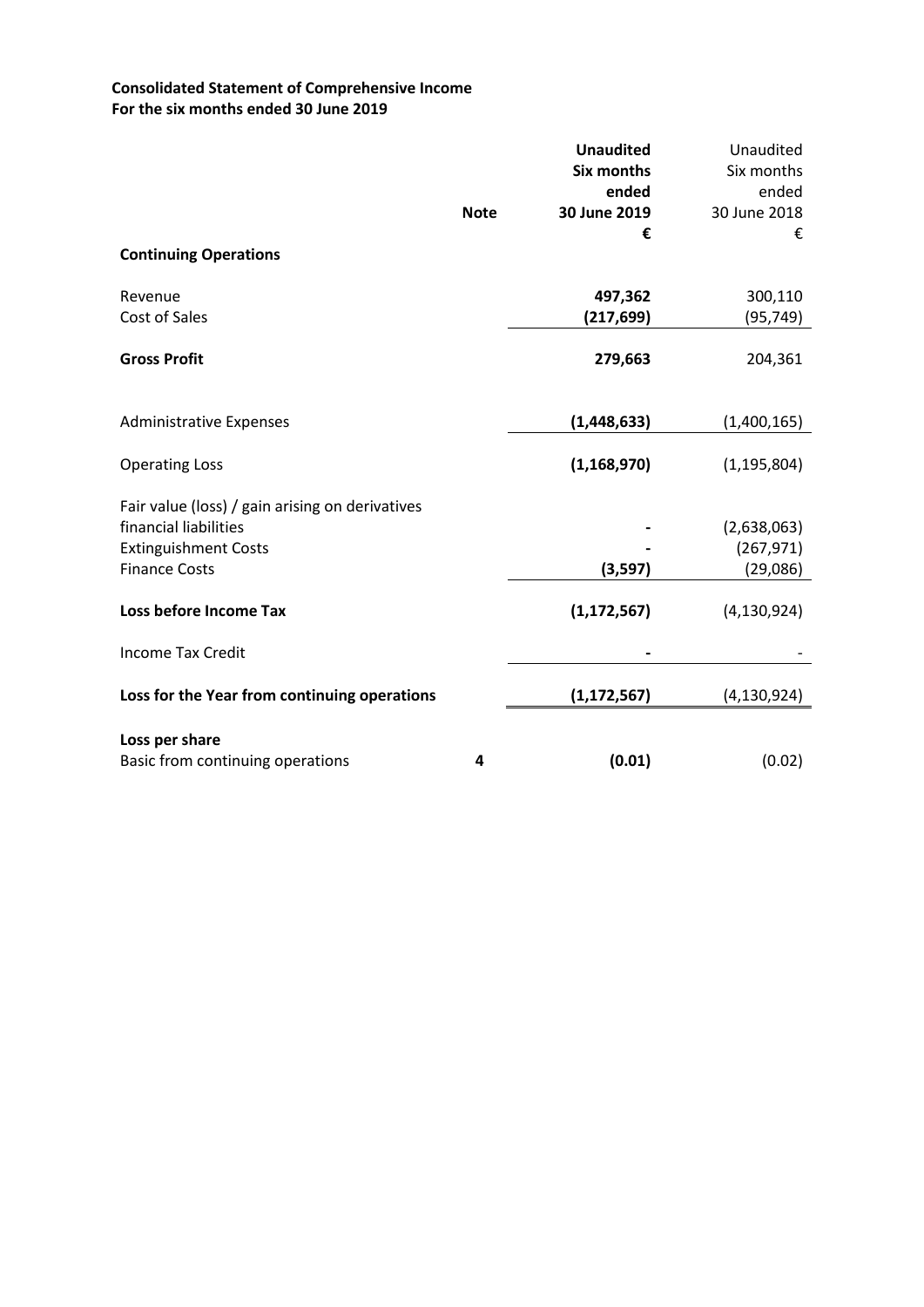# **Consolidated Statement of Financial Position As at 30 June 2019**

|                                            |             | <b>Unaudited</b> | Unaudited      | Audited        |
|--------------------------------------------|-------------|------------------|----------------|----------------|
|                                            |             | as at            | as at          | as at          |
|                                            |             | 30 June 2019     | 30 June 2018   | 31 Dec 2018    |
|                                            | <b>Note</b> | €                | €              | €              |
| <b>Non-Current Assets</b>                  |             |                  |                |                |
| Property, Plant & Equipment                |             | 152,174          | 68,116         | 59,541         |
| Intangible Assets                          | 2           | 1,205,227        | 612,421        | 956,550        |
|                                            |             | 1,357,401        | 680,537        | 1,016,091      |
|                                            |             |                  |                |                |
| <b>Current Assets</b>                      |             |                  |                |                |
| Trade and other receivables                |             | 289,932          | 128,108        | 394,114        |
| Cash and short term deposit                |             | 2,220,797        | 4,932,981      | 3,485,186      |
|                                            |             | 2,510,729        | 5,061,089      | 3,879,300      |
|                                            |             |                  |                |                |
| <b>Total Assets</b>                        |             | 3,868,130        | 5,741,626      | 4,895,391      |
|                                            |             |                  |                |                |
| <b>Equity and Liabilities</b>              |             |                  |                |                |
| <b>Equity Attributable to Shareholders</b> |             |                  |                |                |
| Issued share capital                       |             | 193,136          | 193,136        | 193,136        |
| Share premium                              |             | 21,587,539       | 21,587,539     | 21,587,539     |
| Other reserves                             |             | (11,300,902)     | (10, 733, 760) | (11, 314, 729) |
| Retained earnings                          |             | (6,938,317)      | (5,548,980)    | (5,765,750)    |
|                                            |             |                  |                |                |
| <b>Total Equity</b>                        |             | 3,541,456        | 5,497,935      | 4,700,196      |
|                                            |             |                  |                |                |
| <b>Non-Current Liabilities</b>             |             |                  |                |                |
| <b>Operating lease liabilities</b>         |             | 44,522           |                |                |
|                                            |             |                  |                |                |
| <b>Current Liabilities</b>                 |             |                  |                |                |
| Trade and other payables                   |             | 246,434          | 243,691        | 195,195        |
| <b>Operating lease liabilities</b>         |             | 35,718           |                |                |
|                                            |             | 282,152          | 243,691        | 195,195        |
|                                            |             |                  |                |                |
| <b>Total Liabilities</b>                   |             | 326,674          | 243,691        | 195,195        |
|                                            |             |                  |                |                |
| <b>Total Equity and Liabilities</b>        |             | 3,868,130        | 5,741,626      | 4,700,196      |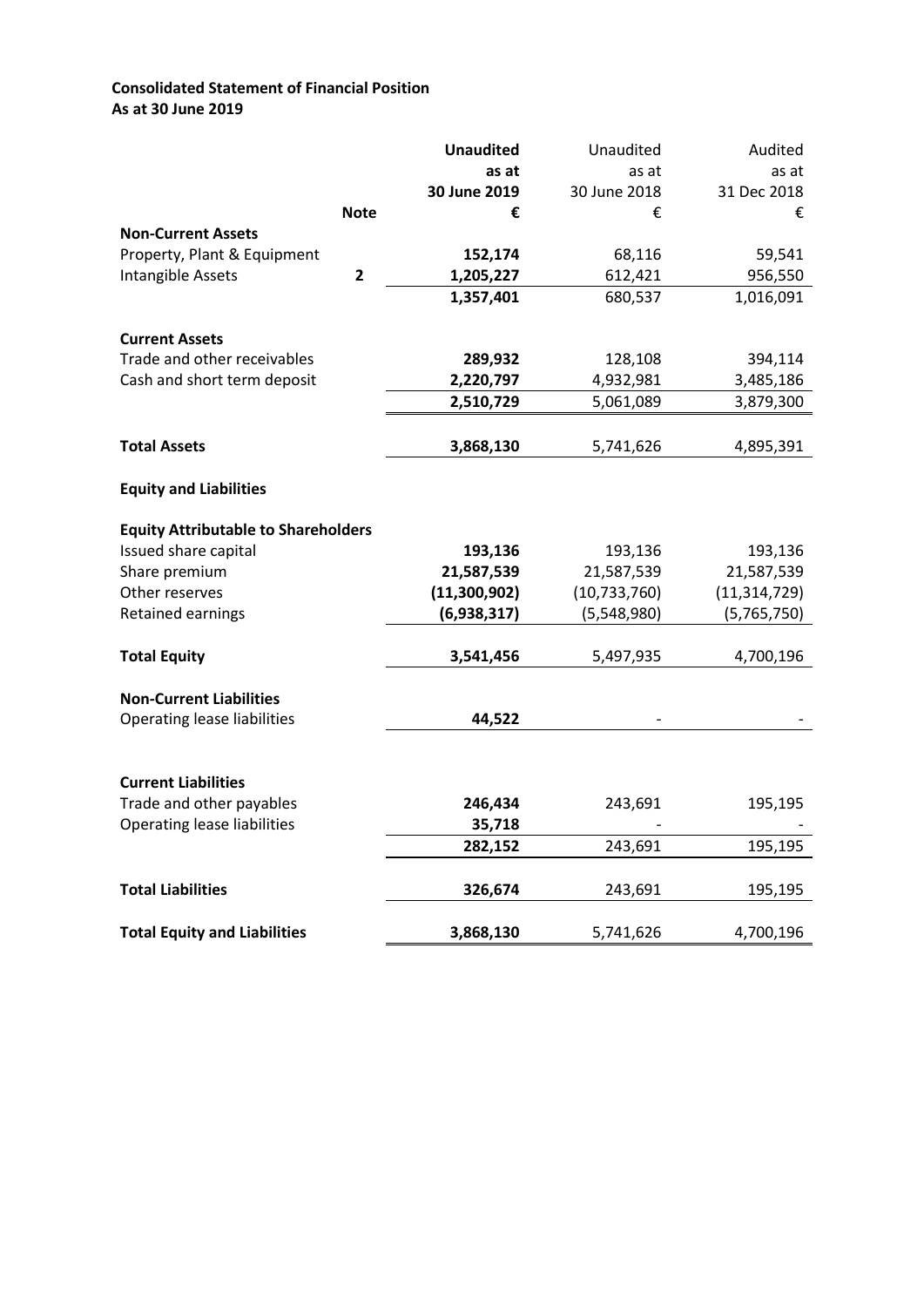# **Consolidated Statement of Changes in Equity At 30 June 2019**

**Attributable to Equity Shareholders**

|                           | <b>Share</b> | <b>Share</b>             | <b>Other</b>    | <b>Retained</b> |               |
|---------------------------|--------------|--------------------------|-----------------|-----------------|---------------|
|                           | Capital      | <b>Premium</b>           | <b>Reserves</b> | <b>Earnings</b> | <b>Total</b>  |
|                           |              |                          |                 |                 |               |
| Balance at 1 January 2018 |              |                          |                 |                 |               |
| Loss for the period       |              |                          |                 | (4, 130, 924)   | (4, 130, 924) |
| Issue of ordinary shares  | 193,136      | 21,587,539               |                 |                 | 21,780,675    |
| Issue costs               |              |                          |                 | (596, 212)      | (596, 212)    |
| Acquisition of subsidiary |              | $\overline{\phantom{0}}$ | (11, 106, 184)  | (821, 844)      | (11,908,028)  |
| Share option expense      |              |                          | 352,424         |                 | 352,424       |
| Balance at 30 June 2018   | 193,136      | 21,587,539               | (10, 733, 760)  | (5,548,980)     | 5,497,935     |

**Attributable to Equity Shareholders**

|                           | <b>Share</b><br>Capital  | <b>Share</b><br>Premium | <b>Other</b><br><b>Reserves</b> | Retained<br><b>Earnings</b> | Total         |
|---------------------------|--------------------------|-------------------------|---------------------------------|-----------------------------|---------------|
|                           |                          |                         |                                 |                             | €             |
| Balance at 1 January 2019 | 193,136                  | 21,587,539              | (11, 314, 729)                  | (5,765,750)                 | 4,700,196     |
| Loss for the period       | $\overline{\phantom{a}}$ |                         |                                 | (1, 172, 567)               | (1, 172, 567) |
| Share option expense      | $\overline{\phantom{0}}$ |                         | 13,827                          |                             | 13,827        |
| Balance at 30 June 2019   | 193,136                  | 21,587,539              | (11,300,902)                    | (6,938,317)                 | 3,541,456     |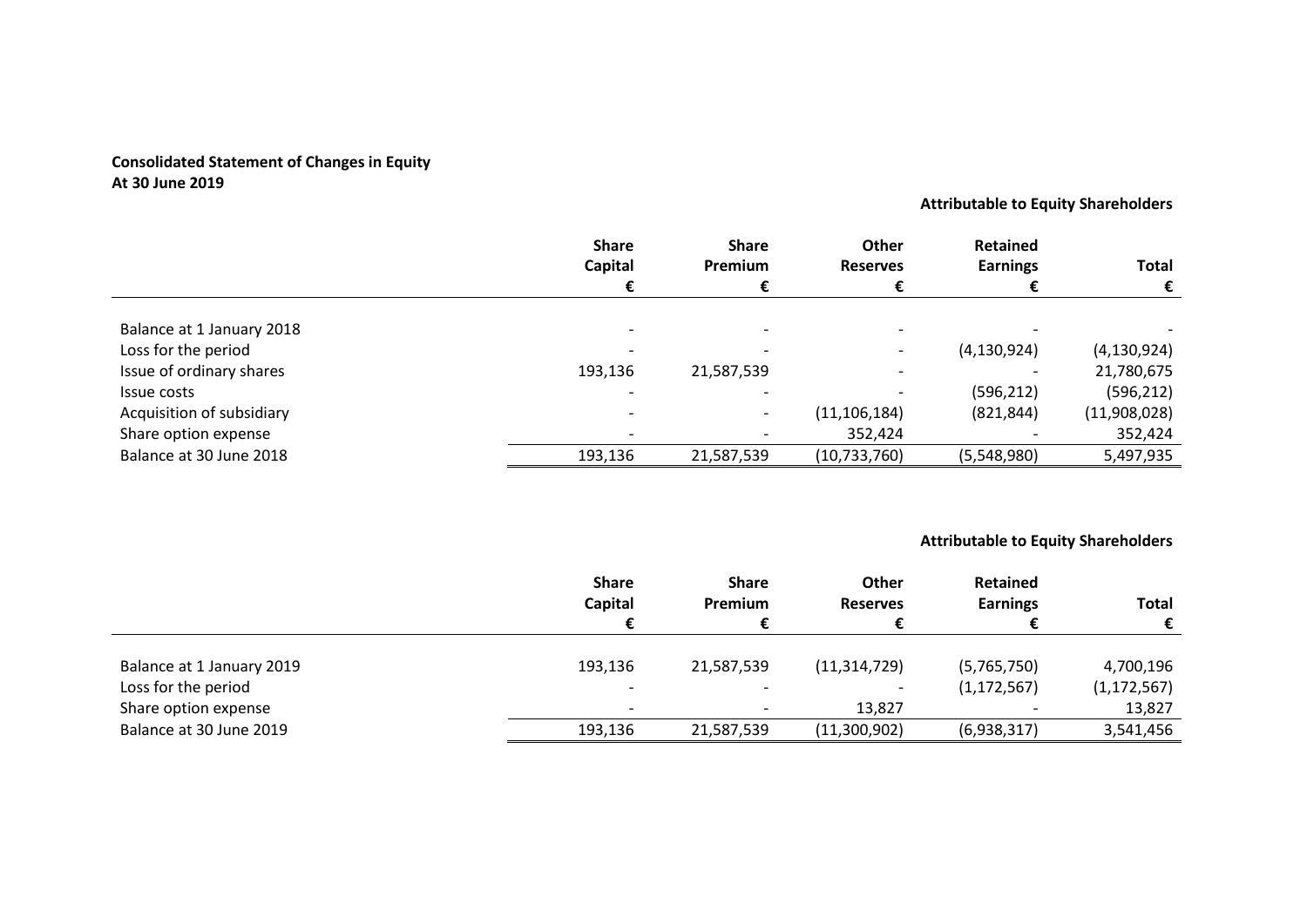# **Consolidated Statement of Cash Flows For six month period ended 30 June 2019**

| <b>Six months</b><br>Six months<br>ended<br>ended<br>30 June<br>30 June<br>2019<br>2018<br>€<br>€<br><b>Cash Flows from Operating Activities</b><br>Loss before income tax<br>(1, 172, 567)<br>(4, 130, 924)<br>Adjustments to reconcile loss before tax to net cash flows:<br>39,015<br>Depreciation<br>36,621<br>231,807<br>Fair value loss arising on derivative financial liabilities<br>2,638,063<br>3,597<br><b>Finance Costs</b><br>29,086<br>Non-cash element of advisor warrants<br>112,381<br>Non-cash element of investor warrants<br>174,651<br>14,902<br><b>Share Option Expense</b><br>13,827<br>Movement in redeemable shares<br>25,000<br>Movement in Trade & Other Receivables<br>104,182<br>110,207<br>Movement in Trade & Other Payables<br>51,239<br>(114, 328)<br>(728,900)<br>(1, 104, 341)<br>Bank interest & other charges paid<br>(3, 597)<br>(29,086)<br>(732,497)<br>Net cash used in operating activities<br>(1, 133, 427)<br><b>Cash Flows from Investing Activities</b><br>Purchases of property, plant & equipment<br>(34, 137)<br>(30,059)<br>Payments to develop Intangible Assets<br>(480, 482)<br>(176, 630)<br>Cash acquired on acquisition of subsidiary<br>86,801<br>Net cash used in investing activities<br>(514, 619)<br>(119,888)<br><b>Cash Flows from Financing Activities</b><br>Proceeds from issuance of ordinary shares<br>6,180,046<br>Payment of operating lease liabilities<br>(17, 273)<br>Net cash (used) / generated from financing activities<br>(17, 273)<br>6,180,046<br>Net (decrease) / increase in cash and cash equivalents<br>(1, 264, 389)<br>4,926,731<br>Cash and cash equivalents at beginning of period<br>6,250<br>3,485,186<br>Cash and cash equivalents at the end of period<br>2,220,797<br>4,932,981 |              | <b>Unaudited</b> | Unaudited |
|------------------------------------------------------------------------------------------------------------------------------------------------------------------------------------------------------------------------------------------------------------------------------------------------------------------------------------------------------------------------------------------------------------------------------------------------------------------------------------------------------------------------------------------------------------------------------------------------------------------------------------------------------------------------------------------------------------------------------------------------------------------------------------------------------------------------------------------------------------------------------------------------------------------------------------------------------------------------------------------------------------------------------------------------------------------------------------------------------------------------------------------------------------------------------------------------------------------------------------------------------------------------------------------------------------------------------------------------------------------------------------------------------------------------------------------------------------------------------------------------------------------------------------------------------------------------------------------------------------------------------------------------------------------------------------------------------------------------------------------------------------------------------|--------------|------------------|-----------|
|                                                                                                                                                                                                                                                                                                                                                                                                                                                                                                                                                                                                                                                                                                                                                                                                                                                                                                                                                                                                                                                                                                                                                                                                                                                                                                                                                                                                                                                                                                                                                                                                                                                                                                                                                                              |              |                  |           |
|                                                                                                                                                                                                                                                                                                                                                                                                                                                                                                                                                                                                                                                                                                                                                                                                                                                                                                                                                                                                                                                                                                                                                                                                                                                                                                                                                                                                                                                                                                                                                                                                                                                                                                                                                                              |              |                  |           |
|                                                                                                                                                                                                                                                                                                                                                                                                                                                                                                                                                                                                                                                                                                                                                                                                                                                                                                                                                                                                                                                                                                                                                                                                                                                                                                                                                                                                                                                                                                                                                                                                                                                                                                                                                                              |              |                  |           |
|                                                                                                                                                                                                                                                                                                                                                                                                                                                                                                                                                                                                                                                                                                                                                                                                                                                                                                                                                                                                                                                                                                                                                                                                                                                                                                                                                                                                                                                                                                                                                                                                                                                                                                                                                                              |              |                  |           |
|                                                                                                                                                                                                                                                                                                                                                                                                                                                                                                                                                                                                                                                                                                                                                                                                                                                                                                                                                                                                                                                                                                                                                                                                                                                                                                                                                                                                                                                                                                                                                                                                                                                                                                                                                                              |              |                  |           |
|                                                                                                                                                                                                                                                                                                                                                                                                                                                                                                                                                                                                                                                                                                                                                                                                                                                                                                                                                                                                                                                                                                                                                                                                                                                                                                                                                                                                                                                                                                                                                                                                                                                                                                                                                                              |              |                  |           |
|                                                                                                                                                                                                                                                                                                                                                                                                                                                                                                                                                                                                                                                                                                                                                                                                                                                                                                                                                                                                                                                                                                                                                                                                                                                                                                                                                                                                                                                                                                                                                                                                                                                                                                                                                                              |              |                  |           |
|                                                                                                                                                                                                                                                                                                                                                                                                                                                                                                                                                                                                                                                                                                                                                                                                                                                                                                                                                                                                                                                                                                                                                                                                                                                                                                                                                                                                                                                                                                                                                                                                                                                                                                                                                                              |              |                  |           |
|                                                                                                                                                                                                                                                                                                                                                                                                                                                                                                                                                                                                                                                                                                                                                                                                                                                                                                                                                                                                                                                                                                                                                                                                                                                                                                                                                                                                                                                                                                                                                                                                                                                                                                                                                                              |              |                  |           |
|                                                                                                                                                                                                                                                                                                                                                                                                                                                                                                                                                                                                                                                                                                                                                                                                                                                                                                                                                                                                                                                                                                                                                                                                                                                                                                                                                                                                                                                                                                                                                                                                                                                                                                                                                                              | Amortisation |                  |           |
|                                                                                                                                                                                                                                                                                                                                                                                                                                                                                                                                                                                                                                                                                                                                                                                                                                                                                                                                                                                                                                                                                                                                                                                                                                                                                                                                                                                                                                                                                                                                                                                                                                                                                                                                                                              |              |                  |           |
|                                                                                                                                                                                                                                                                                                                                                                                                                                                                                                                                                                                                                                                                                                                                                                                                                                                                                                                                                                                                                                                                                                                                                                                                                                                                                                                                                                                                                                                                                                                                                                                                                                                                                                                                                                              |              |                  |           |
|                                                                                                                                                                                                                                                                                                                                                                                                                                                                                                                                                                                                                                                                                                                                                                                                                                                                                                                                                                                                                                                                                                                                                                                                                                                                                                                                                                                                                                                                                                                                                                                                                                                                                                                                                                              |              |                  |           |
|                                                                                                                                                                                                                                                                                                                                                                                                                                                                                                                                                                                                                                                                                                                                                                                                                                                                                                                                                                                                                                                                                                                                                                                                                                                                                                                                                                                                                                                                                                                                                                                                                                                                                                                                                                              |              |                  |           |
|                                                                                                                                                                                                                                                                                                                                                                                                                                                                                                                                                                                                                                                                                                                                                                                                                                                                                                                                                                                                                                                                                                                                                                                                                                                                                                                                                                                                                                                                                                                                                                                                                                                                                                                                                                              |              |                  |           |
|                                                                                                                                                                                                                                                                                                                                                                                                                                                                                                                                                                                                                                                                                                                                                                                                                                                                                                                                                                                                                                                                                                                                                                                                                                                                                                                                                                                                                                                                                                                                                                                                                                                                                                                                                                              |              |                  |           |
|                                                                                                                                                                                                                                                                                                                                                                                                                                                                                                                                                                                                                                                                                                                                                                                                                                                                                                                                                                                                                                                                                                                                                                                                                                                                                                                                                                                                                                                                                                                                                                                                                                                                                                                                                                              |              |                  |           |
|                                                                                                                                                                                                                                                                                                                                                                                                                                                                                                                                                                                                                                                                                                                                                                                                                                                                                                                                                                                                                                                                                                                                                                                                                                                                                                                                                                                                                                                                                                                                                                                                                                                                                                                                                                              |              |                  |           |
|                                                                                                                                                                                                                                                                                                                                                                                                                                                                                                                                                                                                                                                                                                                                                                                                                                                                                                                                                                                                                                                                                                                                                                                                                                                                                                                                                                                                                                                                                                                                                                                                                                                                                                                                                                              |              |                  |           |
|                                                                                                                                                                                                                                                                                                                                                                                                                                                                                                                                                                                                                                                                                                                                                                                                                                                                                                                                                                                                                                                                                                                                                                                                                                                                                                                                                                                                                                                                                                                                                                                                                                                                                                                                                                              |              |                  |           |
|                                                                                                                                                                                                                                                                                                                                                                                                                                                                                                                                                                                                                                                                                                                                                                                                                                                                                                                                                                                                                                                                                                                                                                                                                                                                                                                                                                                                                                                                                                                                                                                                                                                                                                                                                                              |              |                  |           |
|                                                                                                                                                                                                                                                                                                                                                                                                                                                                                                                                                                                                                                                                                                                                                                                                                                                                                                                                                                                                                                                                                                                                                                                                                                                                                                                                                                                                                                                                                                                                                                                                                                                                                                                                                                              |              |                  |           |
|                                                                                                                                                                                                                                                                                                                                                                                                                                                                                                                                                                                                                                                                                                                                                                                                                                                                                                                                                                                                                                                                                                                                                                                                                                                                                                                                                                                                                                                                                                                                                                                                                                                                                                                                                                              |              |                  |           |
|                                                                                                                                                                                                                                                                                                                                                                                                                                                                                                                                                                                                                                                                                                                                                                                                                                                                                                                                                                                                                                                                                                                                                                                                                                                                                                                                                                                                                                                                                                                                                                                                                                                                                                                                                                              |              |                  |           |
|                                                                                                                                                                                                                                                                                                                                                                                                                                                                                                                                                                                                                                                                                                                                                                                                                                                                                                                                                                                                                                                                                                                                                                                                                                                                                                                                                                                                                                                                                                                                                                                                                                                                                                                                                                              |              |                  |           |
|                                                                                                                                                                                                                                                                                                                                                                                                                                                                                                                                                                                                                                                                                                                                                                                                                                                                                                                                                                                                                                                                                                                                                                                                                                                                                                                                                                                                                                                                                                                                                                                                                                                                                                                                                                              |              |                  |           |
|                                                                                                                                                                                                                                                                                                                                                                                                                                                                                                                                                                                                                                                                                                                                                                                                                                                                                                                                                                                                                                                                                                                                                                                                                                                                                                                                                                                                                                                                                                                                                                                                                                                                                                                                                                              |              |                  |           |
|                                                                                                                                                                                                                                                                                                                                                                                                                                                                                                                                                                                                                                                                                                                                                                                                                                                                                                                                                                                                                                                                                                                                                                                                                                                                                                                                                                                                                                                                                                                                                                                                                                                                                                                                                                              |              |                  |           |
|                                                                                                                                                                                                                                                                                                                                                                                                                                                                                                                                                                                                                                                                                                                                                                                                                                                                                                                                                                                                                                                                                                                                                                                                                                                                                                                                                                                                                                                                                                                                                                                                                                                                                                                                                                              |              |                  |           |
|                                                                                                                                                                                                                                                                                                                                                                                                                                                                                                                                                                                                                                                                                                                                                                                                                                                                                                                                                                                                                                                                                                                                                                                                                                                                                                                                                                                                                                                                                                                                                                                                                                                                                                                                                                              |              |                  |           |
|                                                                                                                                                                                                                                                                                                                                                                                                                                                                                                                                                                                                                                                                                                                                                                                                                                                                                                                                                                                                                                                                                                                                                                                                                                                                                                                                                                                                                                                                                                                                                                                                                                                                                                                                                                              |              |                  |           |
|                                                                                                                                                                                                                                                                                                                                                                                                                                                                                                                                                                                                                                                                                                                                                                                                                                                                                                                                                                                                                                                                                                                                                                                                                                                                                                                                                                                                                                                                                                                                                                                                                                                                                                                                                                              |              |                  |           |
|                                                                                                                                                                                                                                                                                                                                                                                                                                                                                                                                                                                                                                                                                                                                                                                                                                                                                                                                                                                                                                                                                                                                                                                                                                                                                                                                                                                                                                                                                                                                                                                                                                                                                                                                                                              |              |                  |           |
|                                                                                                                                                                                                                                                                                                                                                                                                                                                                                                                                                                                                                                                                                                                                                                                                                                                                                                                                                                                                                                                                                                                                                                                                                                                                                                                                                                                                                                                                                                                                                                                                                                                                                                                                                                              |              |                  |           |
|                                                                                                                                                                                                                                                                                                                                                                                                                                                                                                                                                                                                                                                                                                                                                                                                                                                                                                                                                                                                                                                                                                                                                                                                                                                                                                                                                                                                                                                                                                                                                                                                                                                                                                                                                                              |              |                  |           |
|                                                                                                                                                                                                                                                                                                                                                                                                                                                                                                                                                                                                                                                                                                                                                                                                                                                                                                                                                                                                                                                                                                                                                                                                                                                                                                                                                                                                                                                                                                                                                                                                                                                                                                                                                                              |              |                  |           |
|                                                                                                                                                                                                                                                                                                                                                                                                                                                                                                                                                                                                                                                                                                                                                                                                                                                                                                                                                                                                                                                                                                                                                                                                                                                                                                                                                                                                                                                                                                                                                                                                                                                                                                                                                                              |              |                  |           |
|                                                                                                                                                                                                                                                                                                                                                                                                                                                                                                                                                                                                                                                                                                                                                                                                                                                                                                                                                                                                                                                                                                                                                                                                                                                                                                                                                                                                                                                                                                                                                                                                                                                                                                                                                                              |              |                  |           |
|                                                                                                                                                                                                                                                                                                                                                                                                                                                                                                                                                                                                                                                                                                                                                                                                                                                                                                                                                                                                                                                                                                                                                                                                                                                                                                                                                                                                                                                                                                                                                                                                                                                                                                                                                                              |              |                  |           |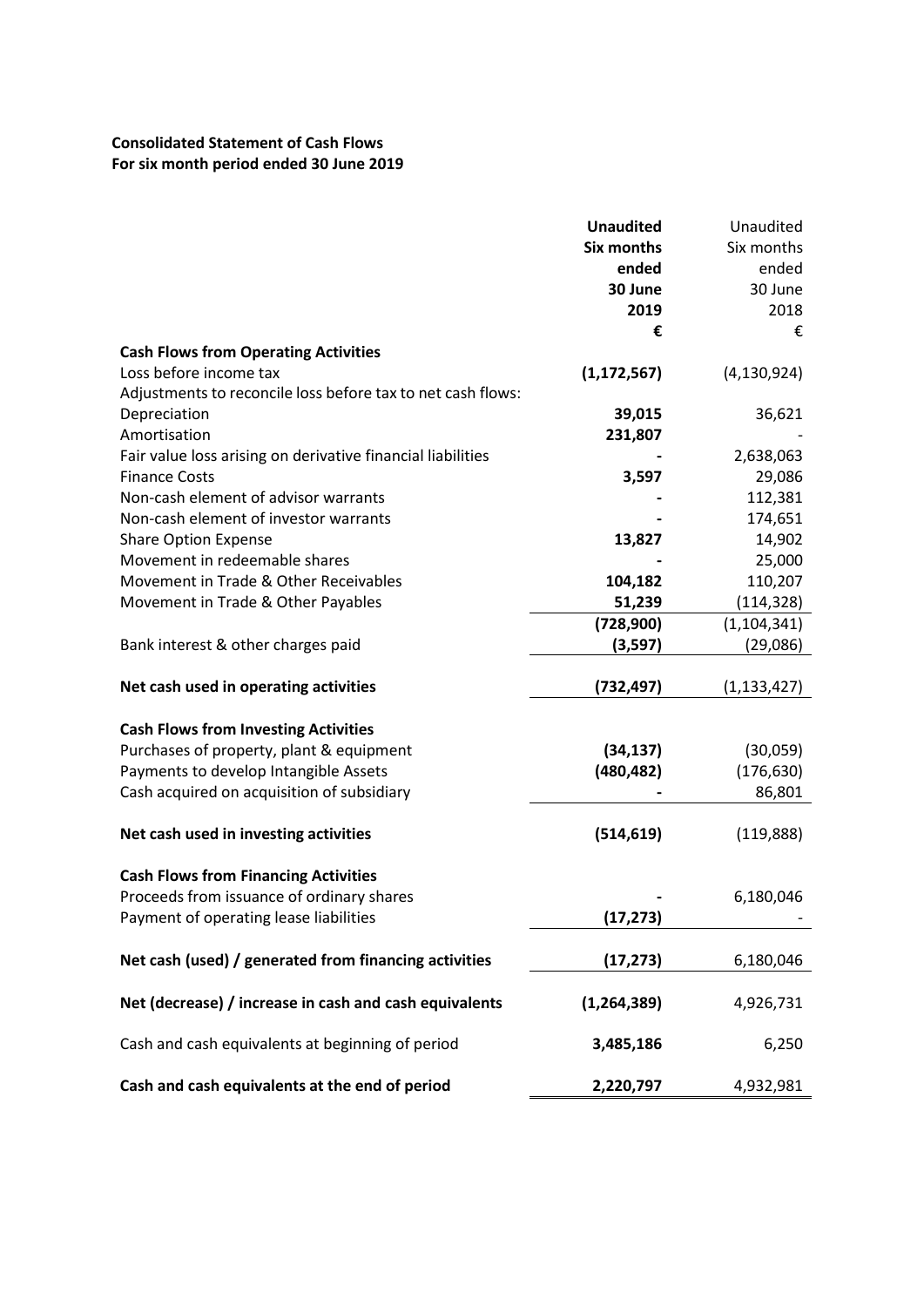## **Notes to the Interim Report**

#### **1. Basis of Preparation**

The consolidated interim financial statements have been prepared in accordance with the recognition and measurement principles of International Financial Reporting Standards as endorsed by the European Union ("IFRS") and expected to be effective at the year-end of 31 December 2019.

The accounting policies are unchanged from the financial statements for the year ended 31 December 2018. The interim financial statements are unaudited and do not constitute statutory accounts within the meaning of Section 434 of the Companies Act 2006. Statutory accounts for the year ended 31 December 2018, prepared in accordance with IFRS, have been filed with the Companies Registration Office. The Auditors' Report on these accounts was unqualified, did not include any matters to which the Auditors drew attention by way of emphasis without qualifying their report and did not contain any statements under section 498 of the Companies Act 2006.

The consolidated interim financial statements are for the 6 months to 30 June 2019.

The interim consolidated financial information does not include all the information and disclosures required in the annual financial statements and should be read in conjunction with the Group's annual financial statements for the year ended 31 December 2018, which were prepared in accordance with IFRS's as adopted by the European Union.

#### **2. Summary of Significant Accounting Policies**

#### **New standards, interpretations and amendments adopted by the Company**

The following standards and amendments have been adopted for the first time in these financial statements:

#### **Leases**

Effective from 1 January 2019, the Group adopted IFRS 16 - Leases ('IFRS 16'), which replaces IAS 17 - Leases and related interpretations.

The Group elected to apply the modified retrospective approach which does not require restatement of comparative periods. As a result, lease liabilities were recognised in the opening consolidated balance sheet as at 1 January 2019 at an amount equal to the Group's remaining lease payments discounted using the Group's incremental borrowing rate.

On 1 January 2019, the Group recognised lease liabilities of €77,425.

Under IFRS 16, the Group accretes interest on its lease liabilities. As at 30 June 2019, the carrying value of these lease liabilities amounted to €80,240, with €35,718 of this balance shown as short-term lease liabilities and the remaining portion of €44,522 reflected under non-current liabilities.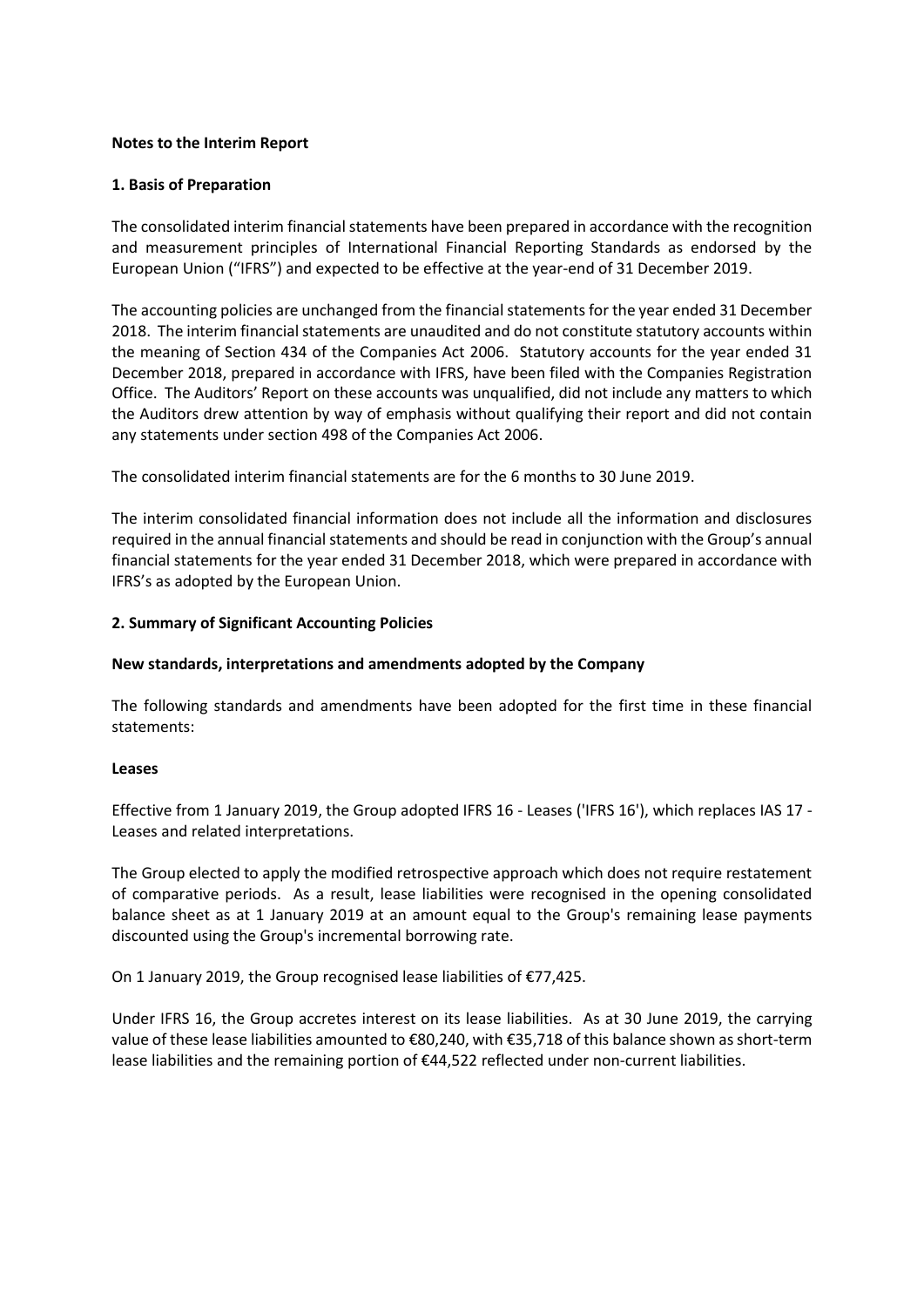### **Intangible Assets**

Research costs are expensed as they are incurred. Development costs that are directly attributable to the design and testing of identifiable and unique commercial software controlled by the Company are recognised as intangible assets when the following criteria are met:

- it is technically feasible to complete the software product so that it will be available for use and sale;
- management intends to complete the software product and use or sell it;
- there is an ability to use or sell the software product;
- it can be demonstrated how the software product will generate future economic benefits;
- adequate technical, financial and other resources to complete the development and use or
- sell the software product are available; and
- the expenditure attributable to the software product during its development can be reliably
- measured.

Directly attributable costs that are capitalised as part of the software product include the software development employee costs and subcontracted development costs.

Other development expenditure that does not meet these criteria is recognised as an expense as incurred.

Development costs previously recognised as an expense are not recognised as an asset in a subsequent period.

Computer software development costs recognised as assets are amortised over their estimated useful lives, which do not exceed 3 years and commences after the development is complete and the asset is available for use. Intangible assets are amortised over their estimated useful lives based on the pattern of consumption of the underlying economic benefits. Amortisation is included in 'Administrative Expenses'.

#### **2. Intangible Assets**

|                          | <b>Software</b> |              |
|--------------------------|-----------------|--------------|
|                          | in development  |              |
|                          | Costs           | <b>Total</b> |
|                          | €               | €            |
| <b>Cost or Valuation</b> |                 |              |
| At 1 January 2019        | 1,131,850       | 1,131,850    |
| Additions                | 480,484         | 480,484      |
|                          |                 |              |
| At 30 June 2019          | 1,612,334       | 1,612,334    |
|                          |                 |              |
| Amortisation             |                 |              |
| At 1 January 2019        | 175,300         | 175,300      |
|                          |                 |              |
| Charge                   | 231,807         | 231,807      |
|                          |                 |              |
| At 30 June 2019          | 407,107         | 407,107      |
|                          |                 |              |
| At 30 June 2019          | 1,205,227       | 1,205,227    |
| At 31 December 2018      | 956,550         | 956,550      |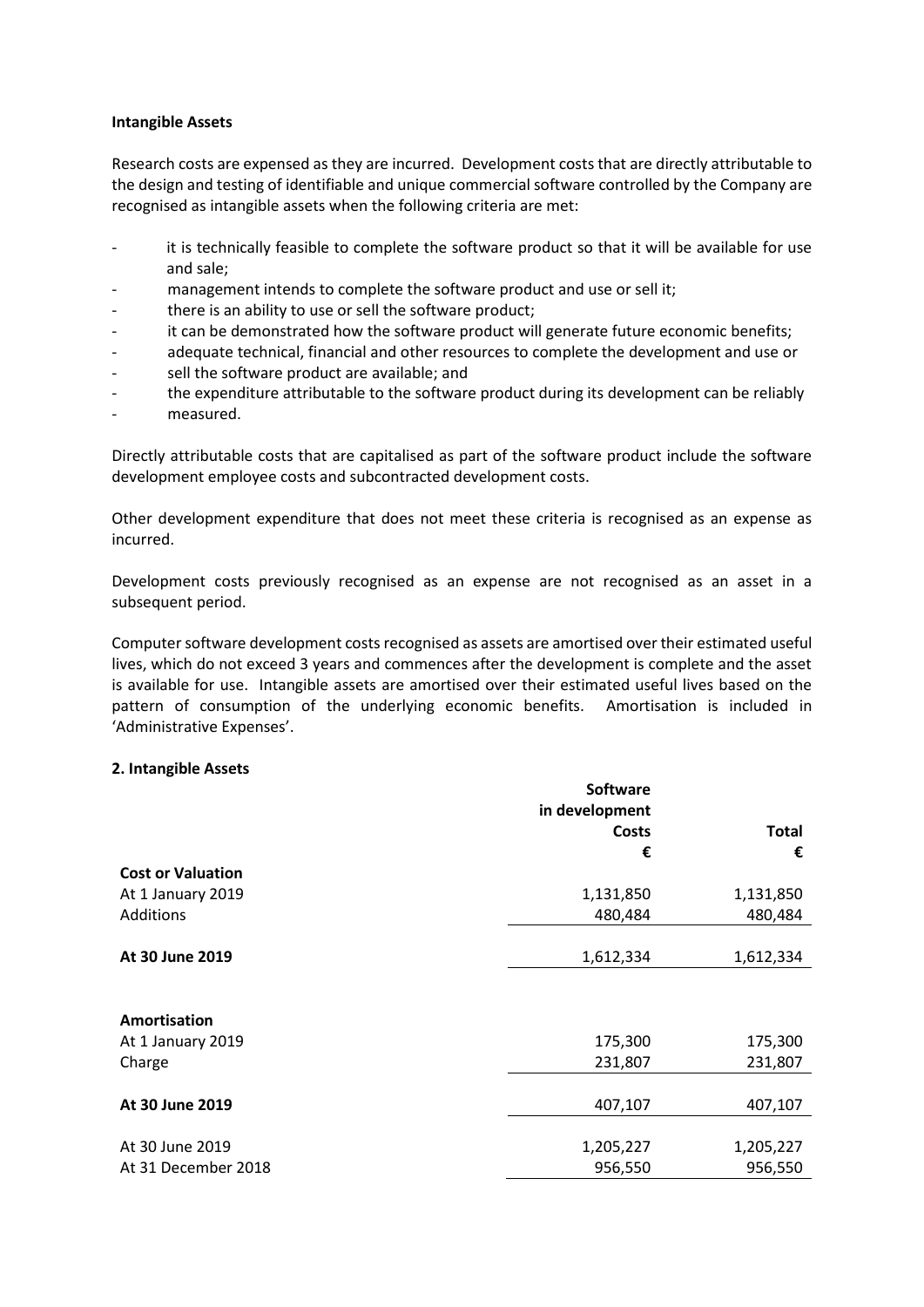The software being developed relates to the creation of three virtual reality experiences and an online virtual learning and corporate training platform.

ENGAGE is an online virtual learning and corporate training platform currently in development by the Company. A desktop version was released in December 2018 and a mobile version is expected to be released in Q3 2019. Amortisation will commence once the mobile version is launched.

The three virtual reality experiences are at various stages in their development cycles. Once the experience is launched on the major VR capable platforms amortisation commences.

Amortisation expense of €231,807 (H1 2018: €Nil) has been charged in 'Administrative Expenses'. An impairment review was carried out at the balance sheet date. No impairment arose.

## **3. Share Based Payments**

## *Share-based payment schemes with employees*

During the year ended 31 December 2018, VR Education Holdings plc introduced a share-based payment scheme for employee remuneration ("the 2018 Scheme") to replace the scheme previously in operation within Immersive VR Education Limited ("the 2016 Scheme"). The 2018 Scheme and the 2016 schemes are classified equity settled share based payment plans. Recipients under the scheme are awarded options over ordinary shares of the Company.

On the 12 March 2018, the options under the 2016 Scheme were cancelled and replaced with options under the 2018 Scheme under the equivalent terms and conditions as the 2016 scheme, and a stock split which gave rise to the issue of 740 shares for every 1 share held. The options granted under the 2016 Scheme had vesting periods of up to 36 months. The replacement of the options did not give rise to any additional income statement expense in 2018.

There were 133,089 (2018: 311,108) employee options granted during 2019 at an exercise price of €0.10 (2018: €0.135) per share and these vest subject to continued service by the employee over a period of 3 years. Options expire at the end of a period of 7 years from the Grant Date or on the date on which the option holder ceases to be an employee.

## *Share-based payment expense with Director*

On 12 March 2018, VR Education Holdings plc granted options to purchase 1m ordinary shares to Richard Cooper, the Chairman of the Company. The options vest if the market capitalisation of the Company equals 2.5 times the market capitalisation on admission to listing for a consecutive period of 30 days. Except in the event of a change in control (see below) the options, which are exercisable at a price of £0.0001, cannot be exercised for a period of two years and expire on 12 March 2023. The market capitalisation requirement is a "market condition" under IFRS 2 and the valuation of the option, which amounted to €0.668, takes this market condition into account.

In the event of a change in control, in the two years after admission to listing, the options are exercisable at prices ranging from £0.0001 to £0.10. The change in control scenarios gave rise to option values of €0.018 - €0.112.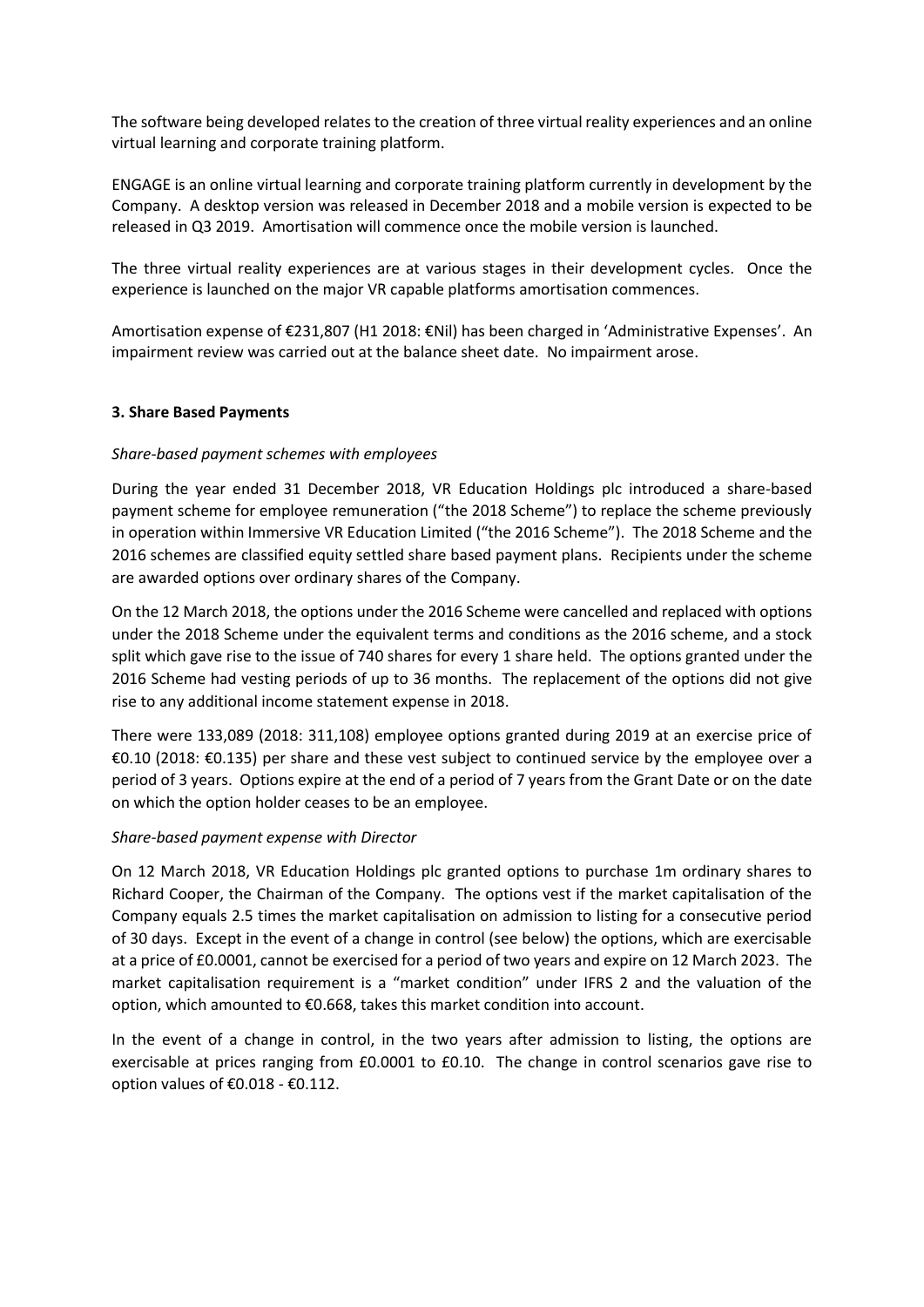The movement in employee share options and weighted average exercise prices are as follows for the reporting periods presented:

|                                                     | 2018 Scheme |            | 2016 Scheme |           |
|-----------------------------------------------------|-------------|------------|-------------|-----------|
|                                                     | Half-Year   | Half-Year  | Half-Year   | Half-Year |
|                                                     | 2019        | 2018       | 2019        | 2018      |
| At 1 January                                        | 4,425,028   |            |             | 4,208     |
| Capital restructure and Listing<br>process          |             | 3,113,920  |             | (4,208)   |
| Granted during period                               | 133,089     | 1,311,108  |             |           |
| Forfeited during period                             | (92, 591)   |            |             |           |
| At 30 June                                          | 4,465,526   | 4,425,028  |             |           |
| <b>Options outstanding at 30 June</b>               |             |            |             |           |
| Number of shares<br>Weighted average remaining      | 4,465,526   | 4,425,028  |             |           |
| contractual life<br>Weighted average exercise price | 3.30 years  | 4.25 years |             |           |
| per share                                           | €0.028      | €0.028     |             |           |
| Range of exercise price                             | €0.0001-    | €0.0001-   |             |           |
|                                                     | €0.135      | €0.135     |             |           |
| <b>Exercisable at 30 June</b>                       |             |            |             |           |
| Number of shares<br>Weighted average exercise price | 2,438,152   | 1,101,120  |             |           |
| per share                                           | €0.026      | €0.026     |             |           |

No options were exercised during the period. The weighted average exercise price of options granted during the period was €0.01 (2018: €0.032). The expense recognised in respect of employee share based payment expense and credited to the share based payment reserve in equity was €13,827 (2018: €9,334)

## *Advisor warrants*

During 2018, as part of the listing process and as set out in the admission document, the Company issued warrants over 5,018,328 shares at an exercise price of £0.15, subject to expiry on various dates up to 12 March 2023. The warrants were valued under the Black Scholes model. The expense recognised during the period was €Nil (2018: €162,871).

## *Investor warrants*

During 2018, as part of the arrangements for the listing process and as set out in the admission document, the Company issued warrants over 5,794,092 shares at an exercise price of £0.15, subject to expiry on 12 March 2023. The warrants were valued under the Black Scholes model. An expense of €Nil (2018: €174,651) was recognised in the income statement during the period.